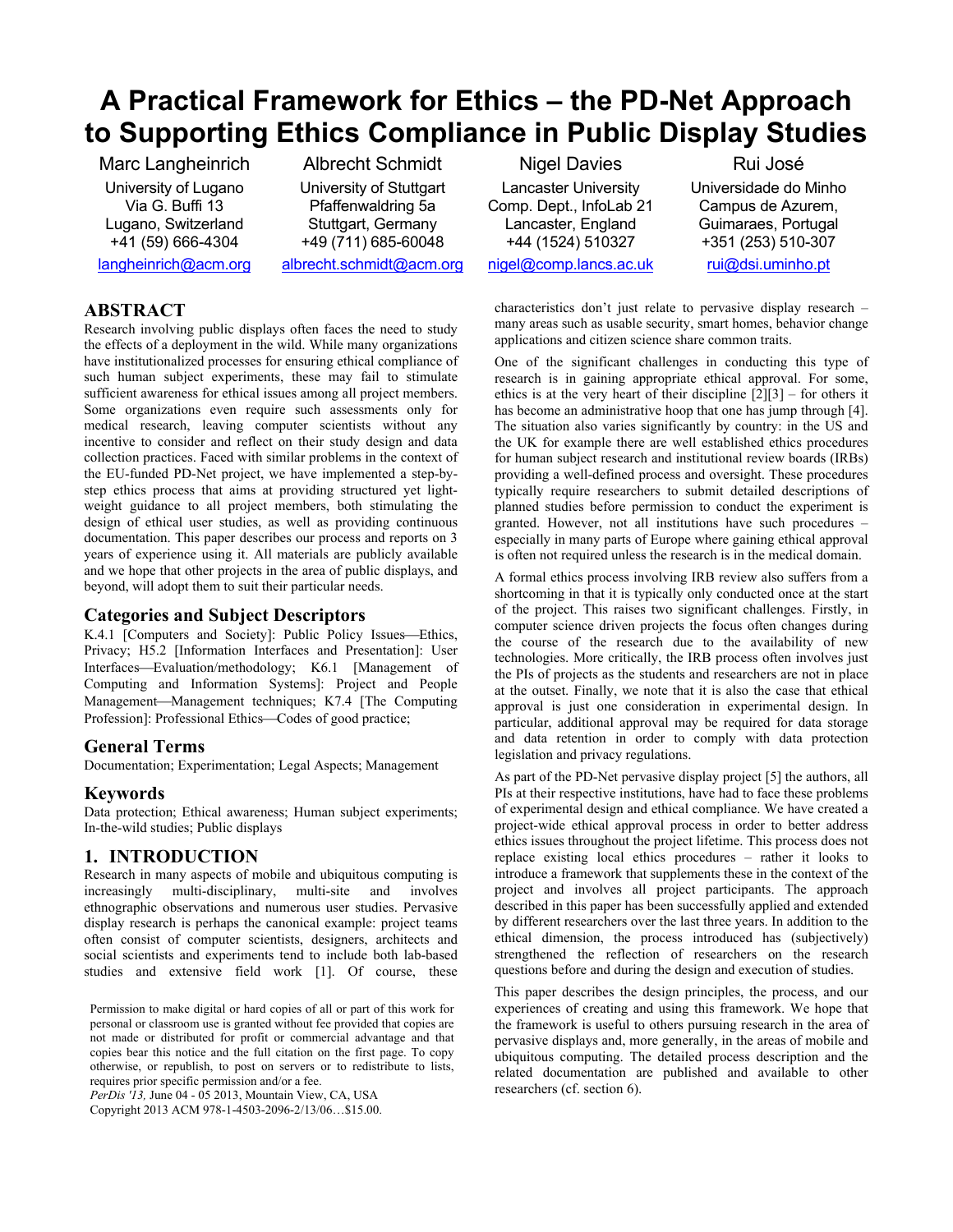### 2. DESIGN PRINCIPLES

Given the danger that one simply "goes through the motions" if ethics is seen as merely an administrative hurdle on one's way to an exciting study, we wanted to make sure that its use within the project involved only minimal overhead yet both helped create awareness and ensured the proper treatment of subjects and their personal information. As public display research often employs a wide range of evaluation methods [6], the ethics process should support existing methods and be extensible for new ones.

Our process was thus modeled around the following requirements:

- Low barrier to entry: team members without any prior exposure to the topic should be able to quickly learn the basic motivation behind the process and its significance in human subject research. We wanted team members to be able to start implementing the process right away, without reading a textbook; yet arrive at a thorough understanding of the issues.
- Easy to apply, scalable in use: to keep the overhead low, simple studies should be simple to process, while complex ones may require more effort. Team members should only need to look at those parts of the process that are relevant to their particular setting.
- Adaptable to different legal and institutional requirements: as project members were from different institutions in different countries, the respective backgrounds should be able to fit into the process.
- Adaptable to different types of studies and practices: the same process should work for a range of study types, including psychological experiments, in-the-wild studies, focus groups, and walk-up interviews.
- Process reuse: given the large number of envisioned studies, the process should not become repetitive – repeating a certain type of study should involve only minimal efforts, while a new study design should require more active considerations. Team members should be able to build on previously conducted studies and their respective documentation to speed up subsequent studies, also across sites.
- Value beyond ethics: the process should support secondary purposes, such as documentation or offering practical advice for dealing with human subject studies and collected data. Team members should be prompted to reflect on their study beyond ethical questions in order to help sharpen the overall research question

To address these requirements we created a process that consists of the following components:

- 1. An independent ethical advisory board (EAB) to provide external input to the project.
- Base documentation describing the process and the  $2<sub>1</sub>$ basic background and motivation.
- $\mathcal{E}$ A set of *study process templates* (SPT) that are created "on-demand", i.e., whenever a new type of study is planned, and then sent to EAB members for comment.
- 4. Ethical worksheets that are filled in for every study, citing the governing process template and describing the study, its ethical implications, and the concrete measures taken to mitigate them in detail.

The next section will describe our process in detail. We are making the process materials available to the community  $-$  see section 6 for more information.

### 3. PROCESS

From the ethical workflow point of view, the project is divided into 3 phases: the preparatory phase, the research phase, and the closing phase (cf. Figure 1).

- 1. During the *preparatory phase*, the project partners jointly form an "Ethics Advisory Board" (EAB). Advisory board members (typically one per partner) are ethics experts from each of the partners, e.g., members of the organization's legal team or institutional review board, or the data protection officer. EAB members are asked to review a small number of process documents (see below) over the course of the project.
- 2. During the *research phase*, project members follow the ethics process described below for each human subject study that is planned. Initially, novel studies will require feedback from the EAB, but as the project progresses. EAB input will be less and less frequent.
- 3. In the *closing phase* of the project, i.e., after the project funding ends, data deletion commitments must be enforced and a final data processing report submitted to the EAB.



**Figure 1: Three Phases of the Ethics Process** 

### **3.1 Preparatory Phase**

During the preparatory phase, the project PIs prepare the background documentation, i.e., the process description (see section 3.2), an introductory document ("ethics primer"), as well as any study process templates/SPTs (see below) that they can readily identify as being applicable to the human subject studies foreseen in project. The initial documentation is helpful to recruit EAB members prior to the project start, and should thus be the very first step.

The role of the EAB is to provide external ethical oversight. In places with an existing institutional review board (IRB), this looks like a redundant structure. However, in our experience, IRBs at many European Universities only focus on medical/psychological research, if they exist at all. Institutions with an IRB should thus recruit an EAB member from their existing IRB, while organizations without an IRB should seek a local expert in ethical issues, e.g., from the legal team, a legal/philosophical/theological faculty, or the data protection office (a mandatory post in many European organizations). Recruitment should point out the relatively low number of exchanges needed during the research phase – we found that no more than half a dozen explicit interactions were needed. Sample invitation letters are available on our Website (see section 6). Note that no direct coordination among EAB members is needed (though this is possible and adds value to the members) – instead, each EAB member independently provides feedback to the planned studies.

The documentation that we used in the context of our own project are available as "seed documents" (section 6) and should be easily appropriated by other projects by filling in the appropriate data. Sample pages are also shown in the appendix.

The preparatory phase concludes with the start of the project.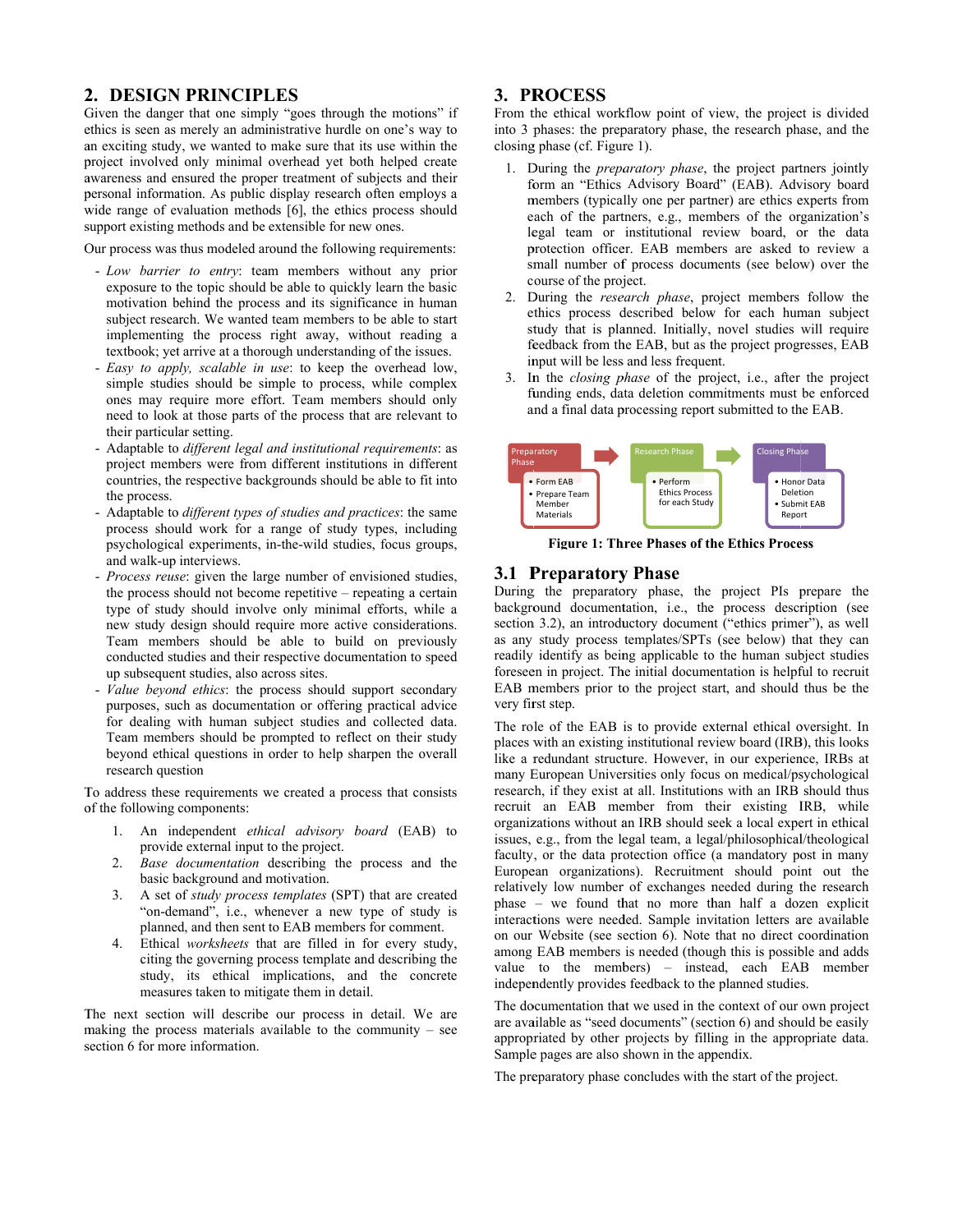### **3 3.2 Researc ch Phase**

The research phase will see repeated application of the core study approval process, as described below. At the heart of this process are the so-called Study Process Templates (SPT). These templates describe a particular type of study (e.g., lab experiment, field observation), or a particular procedural or technical challenge (e.g., secure storage, informed consent). Each concrete study is mapped onto one or more of those templates, allowing researchers to quickly identify the challenges of a particular study type, as well as using the template to follow proper procedures. Ethical feedback from EAB members is *per template*, rather than per study. This not only lowers effort on behalf of the EAB members, but also streamlines procedural overhead of the entire process.

The full set of steps described below (i.e., 1-5) is thus only performed for novel studies for which no SPT exists yet. Once a particular study has been performed, subsequent similar studies across all member sites only require the very first step, i.e., filling out a detailed worksheet describing the actual instance of a study type. Similarly, the process is easily extendable and allows for cross-project reuse. The worksheets double as project documentation, process guidance, and as an educational tool.

Figure 2 shows the core elements of the process, and how they interact during the preparation of a study. The five steps are:

- 1. Fill out Ethical Worksheet prior to planned study
	- a. Prepare Consent Form if needed (see "Consent" SPT)
- 2. If needed, seek local approval from local Institutional Review Board (IRB) and regulatory bodies exiew Board (IRB) and regulatory bodies<br>a. If IRB assessment required, prepare necessary
	- documents and submit
	- b. If regulatory approval required, prepare necessary documents and submit
	- c. Incorporate any feedback, resubmit if necessary
- 3. Identify type of research and consult set of appropriate Study Process Templates (SPT)
	- a. If no SPT matches, create new SPT for this class of research and submit to project Ethical Advisory Board (EAB) prior to planned beginning of study
		- i. Incorporate any feedback from EAB, resubmit to EAB if necessary
		- ii. Complete Ethical Worksheet with results from EAB, IRB, regulatory assessments
- 4. If new IRB approval and/or EAB assessment, submit results to project Coordinator prior to planned begin of study
- 5. Proceed with the planned study only if all relevant SPTs have been approved by the EAB and all local IRB issues (if applicable) have been addressed.



Figure 2: Study Approval and Feedback Process

The use of process templates ensures not only uniformity across all project partners and studies, but also that review board members will be able to give detailed and meaningful feedback, as this greatly reduces the number of requests made to the board. Note that EAB members need to have access to all worksheets and templates at any time.

All existing documentation is publicly available (cf. section 6). So far, we have created the following documents and templates:

- *Background "Legal Analysis"*: This summarizes the legal situation with respect to data protection in each of the partners' countries. We envision this document to be extended in a Wiki-style manner, allowing other researchers to add information for other countries as needed. It also holds contact information of legal representatives/IRB members at each site.
- *Background "Ethics Primer"*: This document summarizes the core ethical principles, its history and motivation, as well as the overall process. It is intended as a primer for all new project members, as well as serving as a process handbook.
- Template "Secure Storage": This practical guide summarizes our experiences with implementing secure storage and processing of sensitive project data (i.e., personal information). It contains information about encryption tools (e.g g., TrueCrypt, EncFS) as wel ll as general d ata security procedures (e.g., pseudonymization, secure deletion).
- Template "Informed Consent": This practical guide describes the background of requiring informed consent from study subjects and outlines the proper procedures for obtaining it in different circumstances (e.g., lab experiment vs walk-up interviews). It is in turn referenced in most of our study process templates as the basis for human subject studies.
- *Template "Interviews & Surveys"*: This process template describes the procedures we used to perform any type of interview or survey. It discusses data collection strategies (e.g g., recording vs s notes), data storage, and qu uestionnaire design (from ethical/data protection point of view).
- Template "Public Trials": This process template describes our approach to in-the-wild studies, where obtaining individual consent from passers-by is often not possible. It sets out limits on what kind of data should be recorded (e.g., using cameras) and how such A/V recordings will need to be performed if needed. It also points out how note taking can often be an adequate substitute for blanket video recordings.
- Template "Volunteer Studies": This applies to lab experiments that recruit healthy adult volunteers, focusing on study interruption, participant stress, and recording issues.
- Form "Ethical Worksheet": The Ethical Worksheet is the main entry point into each planned study. It requires the detailed documentation and rationalization of the study, and explicitly links to one or more study process templates. If no adequate SPT exists, it prompts the creation of a new process document that will need subsequent feedback from the EAB.
- Form "Informed Consent": Project partners share a collection of informed consent forms that can be easily adapted to various study designs.

At the outset of the project, all documents are provided to EAB members for comment. As new SPTs are created during the project lifetime, only these will need to be reviewed by the EAB, which significantly lowers the overhead for EAB members without hindering their involvement in the process.

The use of SPTs makes the process both lightweight and flexible: project-specific changes can be made at any time in the process, e.g., further studies, new types of devices, new mechanisms for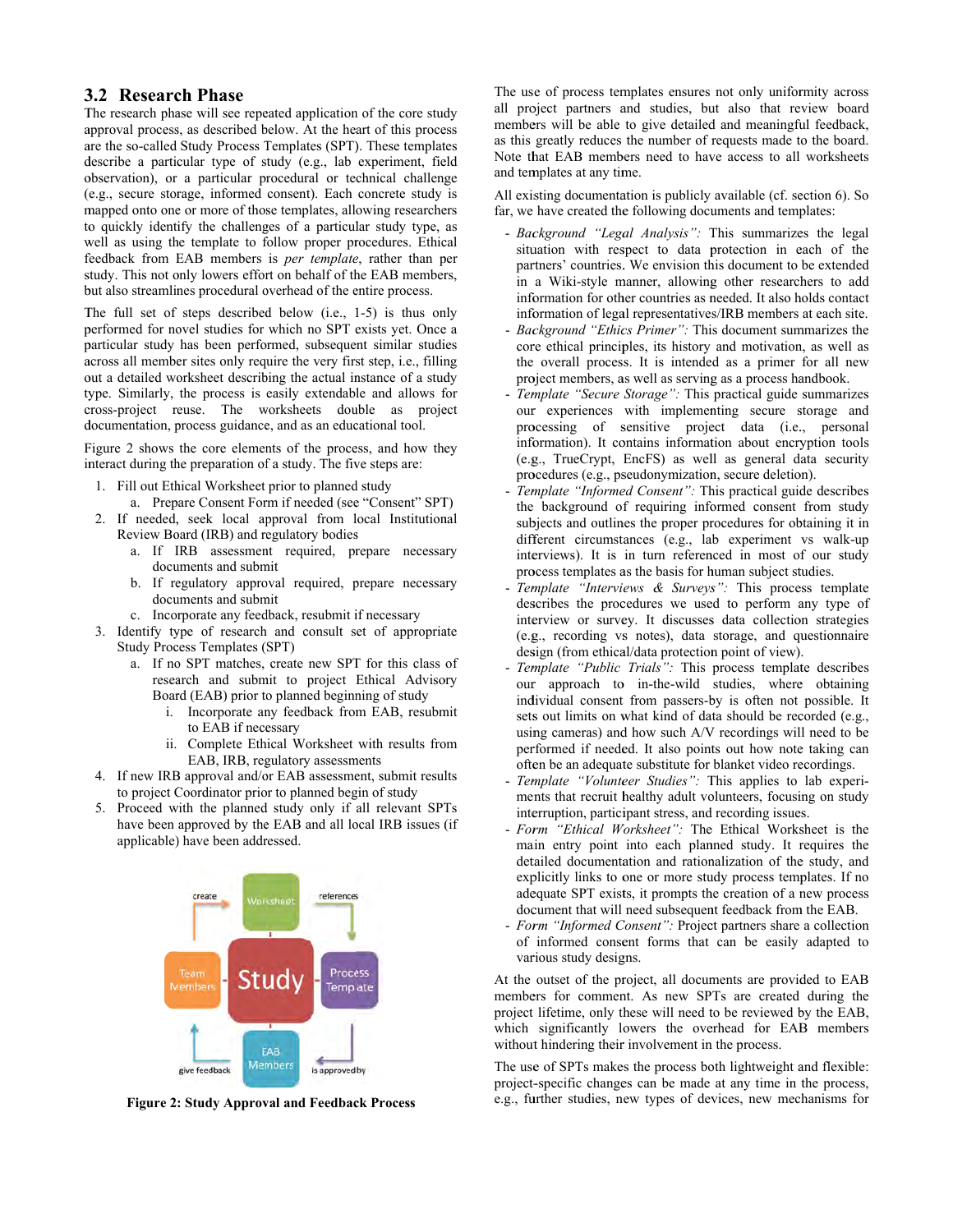data collection, or new analysis methods. At the same time, the process is open and extendable: worksheets and forms can be added and modified, in order to fit the needs of a particular project or project partner (e.g., made more detailed in order to fit an institutional or national requirements).

### **3.3 Closing Phase**

Each ethical worksheet contains a final section detailing the collected data's lifetime. By default, collected personal data must be deleted within 3 months after the end of the project, though the worksheet also allowed for shorter periods of storage. By explicitly linking data storage to security efforts, the process helps illustrate the cost of keeping unneeded personal information around, and encourages a frugal use of such data. For data to be stored beyond the project's lifetime, researchers would need to detail the exact anonymization procedure in place for removing personally identifiable information. Finally, a summative report on the studies undertaken, the data deleted and anonymized, and the process templates developed, will be submitted to the EAB after the end of the project.

# **4. CASE STUDY**

Within the PD-Net project we applied the process described for all our experiments involving human subjects. The responsibility for following the process, preparing the documents (and if required extending the framework) ultimately resided with the principal investigator for each institution. In practice, individual researchers and research students participated in the process and benefitted from this engagement. Prior to conducting any studies, project members were required to read the ethics primer (we found this took approximately 30 minutes), and were encouraged to discuss the document with their fellow researchers.

One of the first examples where the process was used was a set of observational studies and interviews with the skater community in Lugano to understand how they might appropriate a situated public display. The study title was "Uncovering Lugano Skater Community Values and Practices". The worksheet included a 50 word description of the study: "*The main goal of this study is to uncover current values, beliefs, and practices of the skater community in Lugano. This also entails mapping macro- and micro-communities, as well as their interconnections within and without their community hub. This information should be solicited through online surveys, observations, and in-depth interviews.*" Additionally the goals for the study were described: "*The outcome of this study should be a qualitative description of the values and beliefs shared within Lugano skater community. The study will also look into how technologies are used by community members to express those values and believes, as well as how they are used for communication and coordination*." These summaries not only served to frame the ethical discussion, but also helped researchers to better frame and articulate their planned study.

The worksheet also asked for a list of research methods the researchers planned to use. In the case of the skater study, the researchers stated: "*Online as well as offline surveys, Walk-up interviews, In-depth interviews, and Observations*". Each of these methods was then explicitly linked to an existing process template (cf. section 3.2). In case a particular method had been identified for which no process template yet existed, a new template would have needed to be created and discussed with the EAB members. Finally, all the researchers involved in the study were named, the appropriateness of the methods was argued the data to be collected and the approach to data storage and data retention was specified. The worksheet also contained a brief discussion of risks: "*Participants could be identified in the observational* 

*pictures. Participant's motives for joining the community could be traced back to them as in-depth interviews will be recording*  voice." and the precautions taken: "No names are recorded *electronically – we use only random identifiers […] Pictures and voice recordings will be stored in encrypted files […] with limited access*." The "Guide to secure storage" process template was referenced in order to understand the best way to implement the outlined precautions. As described in section 3.3, data deletion was explicitly planned.

We found that completing the forms took a relatively short period of time and that this "overhead" resulted in researchers being better prepared for the experiment. By actively engaging with a project-wide ethics process team members took ownership of the issues in doing ethical research.

# **5. DISCUSSION**

In this section we provide a short discussion on our experiences of applying the process in the context of the PD-Net project for experiments by both staff and students. Overall we gained experience with this process in over two dozen different studies.

# **5.1 Ethics process buy-in**

Following a defined process that ensures ethical conduct is widely accepted in the research community and considered good practice. No researcher would question the necessity of such an approach and there is general agreement that it is essential in research to prevent unethical studies from being conducted. When preparing a study or running an experiment the additional (administrative) overhead of a formal ethics approval process is often seen as a burden by the individual researchers. However, it is important to note that the absence of an approval process or where the procedure is not required by local legislation can also be a burden for the researchers as they carry the full responsibility for a trial without receiving feedback. Hence, we found that researchers perceived value in the process even when they were not required by their own institution to gain ethics approval. We strongly argue that an ethics process should be in place for user research as there is a clear value for society as well as for the individual researcher.

# **5.2 International applicability**

The requirements for conducting human subject studies, observing users, or experimenting with interactive artifacts differ significantly between countries. We experienced these differences first hand in PD-Net, which drove the design and improvements of the approach described in this paper. The process was deliberately designed to have a modular educational element that only requires researchers to learn what is required in the context of the studies to be conducted. In addition, by adopting a modular approach we were able to ensure that the ethics process complied with the four national requirements the project partners were operating under, without duplication of effort. If a particular national law or university rule would require a certain step or specific procedures, the a process step in our approach could easily be replaced or adapted, without creating additional effort.

# **5.3 Value of modularity and openness**

Once the core of the process was defined and the documents created, it become fairly easy to extend the approach to new study types. Our experience showed that researchers could easily extend the process to a new type of study after having used one of the existing templates. The ethics primer was designed as being universal and we did not encounter any cases where it was not applicable – though we note that our work has been mostly conducted within a fairly limited domain.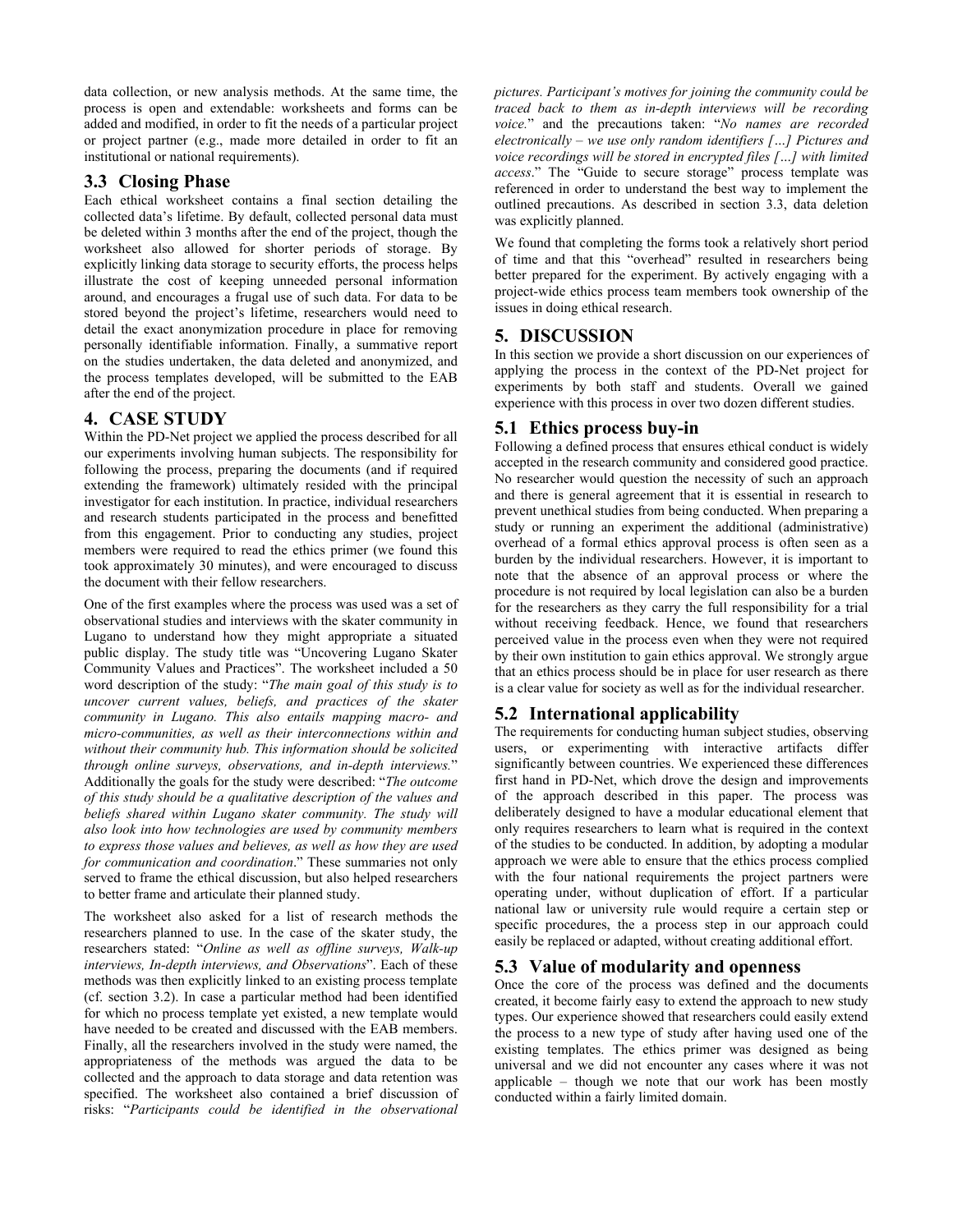For the creation of a new template researchers usually took an existing template as example and created a new one based on this. The effort for this was less than a few days and typically led to an in-depth reflection of the new question or study type. While creating the template was triggered by the requirement of the ethics process, the reflection had a positive effect on the study design and even more generally on the empirical approach taken.

In a second step the worksheet was reviewed to determine if questions were missing or not applicable. By having the means to extend the process, all project members became more involved in the approach, reflected better on experiments and observations, and gained ownership of the process, ultimately also providing materials for other to use in similar studies.

### **5.4 Value of a detailed worksheet**

Before conducting any observation, study, or experiment, an ethics worksheet had to be completed. Initially this was seen as an extra burden as it typically required 1-3 hours to answer the questions in the worksheet. Over the course of the project, as the researchers became more accustomed to the process, they appreciated this step. The comprehensive formulation of the experiment or study, the clear articulation of the research question, and the reflection on participant selection and potential outcome turned out to be a useful resource in the paper writing process after the study was completed. Team members acknowledged that by being forced to be very specific about the research questions involved they re-thought the experiment and sharpened their research questions.

### **5.5 Limitations**

The process we describe and implemented in PD-Net does not attempt to capture or discuss the societal implications of the research. While this is an important aspect of any scientific endeavor [7][8] we have focused our efforts on ensuring the ethical treatment of study subjects and their personal data [9].

#### **6. RESOURCES**

All of our supporting material is publicly available via the project Website at http://pd-net.org/ethics/. We envision the Website to become not only a point for downloading and reusing the material described above, but also to open up an exchange of templates, experiences, and process improvements.

#### **7. CONCLUSIONS**

There is a clear trend towards multi-disciplinary, multi-site research involving ethnographic observations and numerous user studies. Such research offers new insights into how the technologies we create can be used but also presents new methodological challenges. In this paper we have described a practical framework for tackling ethical and compliance issues. Our framework has been developed within the context of several years' practical study of the use of pervasive display systems. Such systems are inherently best studied "in the wild" and hence we consider our framework to be particularly relevant to the pervasive displays community. However, it is clear that other research areas will have to tackle similar issues (e.g., social networking research [10]) and we hope that our framework is useful to a broad class of researchers, in particular given the increased relevance of ethical processes in current [11] and future funding schemes, such as the EU's "Horizon 2020" program [12].

### **8. ACKNOWLEDGMENTS**

We thank our project EAB members for their feedback on our individual process documents and all the PD-Net project members for their continued and active use of the process and their suggestions for improvement. The authors acknowledge the financial support of the Future and Emerging Technologies (FET) programme within the 7<sup>th</sup> Framework Program for Research of the European Commission, under FET-Open grant number: 244011.

#### **9. REFERENCES**

- [1] Ojala, T., and Kostakos, V. 2012. UBI challenge: research competition on real-world urban computing. In *Proc. of the 10th International Conference on Mobile and Ubiquitous Multimedia* (Beijing, China, December 07 - 09, 2011). MUM'11. ACM, New York, NY, 205–208. DOI= dx.doi.org/10.1145/2107596.2107622
- [2] Chalmers, M., McMillan, D., Morrison, A., Cramer, H., Rost, M., and Mackay, W. 2011. Ethics, logs and videotape: ethics in large scale user trials and user generated content. In *CHI '11 Extended Abstracts on Human Factors in Computing Systems* (Vancouver, BC, Canada, May 07 - 12, 2011). CHI EA'11. ACM, New York, NY, 2421-2424. DOI= dx.doi.org/10.1145/1979742.1979574
- [3] Morrison, A., Brown, O., McMillan, D., and Chalmers, M. 2011. Informed consent and users' attitudes to logging in large scale trials. In *CHI '11 Extended Abstracts on Human Factors in Computing Systems* (Vancouver, BC, Canada, May 07 - 12, 2011). CHI EA'11. ACM, New York, NY, 2421-2424. DOI= dx.doi.org/10.1145/1979742.1979798
- [4] Wald, D.S. 2004. Bureaucracy of ethics applications. *British Medical Journal*, 329, 7460 (July 2004), 282–284. DOI= dx.doi.org/10.1136/bmj.329.7460.282
- [5] Davies, N., Langheinrich, M. José, R., and Schmidt, A. 2012. Open Display Networks: A Communications Medium for the 21st Century. *IEEE Computer*, 45, 5 (May 2012), 58–64. DOI= dx.doi.org/10.1109/MC.2012.114
- [6] Alt, F., Müller, J., Schneegaß, S., Schmidt, A., and Memarovic, N. 2012. How to evaluate public displays. In: *Proceedings of the 2012 International Symposium on Pervasive Displays* (Porto, Portugal, June 4 – 5, 2012). PerDis'2012. ACM, New York, NY, 17-. DOI= dx.doi.org/10.1145/2307798.2307815
- [7] Gaskell, G., Einsiedel, E. Hallman, W., Hornig Priest, S., Jackson,J., and Olsthoorn, J. 2005. Social Values and the Governance of Science. *Science*, 310, 5756 (Dec. 2005). 1908–1909. DOI=  $dx$ .doi.org/10.1126/science.11</u>19444
- [8] Brey, P. A. E. 2012. Anticipating ethical issues in emerging IT. *Ethics and Information Technology*. 14, 4 (Dec.2012), 305-317. DOI= dx.doi.org/10.1007/s10676-012-9293-y
- [9] Gans-Combe, C. 2009: Data Protection and Privacy Ethical Guidelines (Version 5). European Commission, Sept.18, 2009. See ftp://ftp.cordis.europa.eu/pub/fp7/docs/privacy.doc
- [10] Henderson, T., Hutton, L., and McNeilly, S. 2012. Ethics and online social network research - developing best practices. In *Proceedings of Proceedings of the 26th BCS Conference on Human Computer Interaction* (Birmingham, UK, 12 - 14 September 2012). BCSHCI'12. BCS, Swindon, UK.
- [11] Pauwels, E. 2007. Ethics for Researchers. Facilitating Research Excellence in FP7. See ftp://ftp.cordis.europa.eu/ pub/fp7/docs/ethics-for-researchers.pdf
- [12] ISTAG. 2012. Towards Horizon 2020 Recommendations of ISTAG on FP7 ICT Work Program 2013. March 2012.